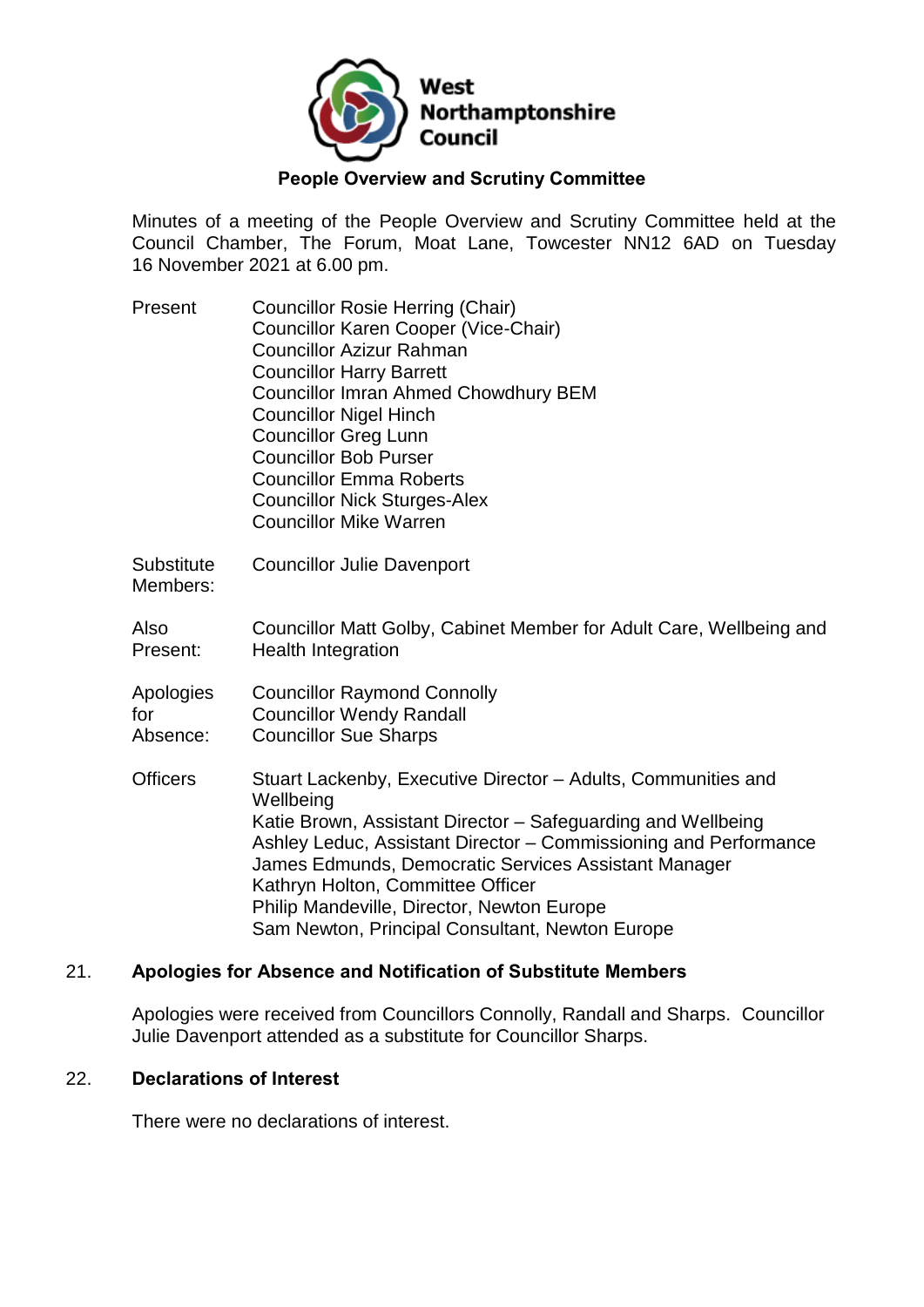### 23. **Notification of requests from Members of the Public to address the Meeting**

There were no requests from members of the public to address the meeting.

#### 24. **Minutes**

Councillor Roberts highlighted that at the previous meeting the Committee had recommended that minutes should attribute comments to individual councillors in future. She had since been advised that this would not be implemented because it was not in line with the style that West Northamptonshire Council (WNC) would be using for minutes. Councillor Roberts asked for it to be noted that she disagreed with this approach.

RESOLVED that: the People Overview and Scrutiny Committee agreed the minutes of the People Overview and Scrutiny Committee meeting on 21 September 2021.

### 25. **Chair's Announcements**

The Chair advised that she had continued to build links with key partners relevant to the remit of the Committee and had recently met with Naomi Eisenstadt, the Independent Chair of the Northamptonshire Health and Care Partnership and prospective Chair of the new Integrated Care Board. Ms Eisenstadt had an extensive background of work on child poverty, which could be very useful to the Committee's anti-poverty work.

The Chair thanked Councillor Cooper, the Vice-Chair, for chairing the previous Committee meeting in her absence.

### 26. **Residential and nursing care for older people**

The Executive Director – Adults, Communities and Wellbeing introduced the agenda item and highlighted the following contextual points:

- Mandatory COVID-19 vaccination for care home staff from 11 November 2021 increased recruitment and retention challenges in the care sector. This requirement was due to be extended further to all services subject to inspection by the Care Quality Commission (CQC) from 1 April 2022.
- Vacancy levels in West Northamptonshire care homes were quite low. However, there was a challenge in how data on this was captured. Care homes were required to complete a national tracker, which reported vacancies but not the reasons for them. This could lead acute care colleagues to question why delayed transfers of care occurred when there were apparently vacant care beds in the area.
- There was a continuing need to lobby the government for a better settlement for adult social care, which would support recruitment and retention.
- WNC needed to consider potential future scenarios that could arise from pressures on the care sector, given that service users could look to WNC as a provider of last resort.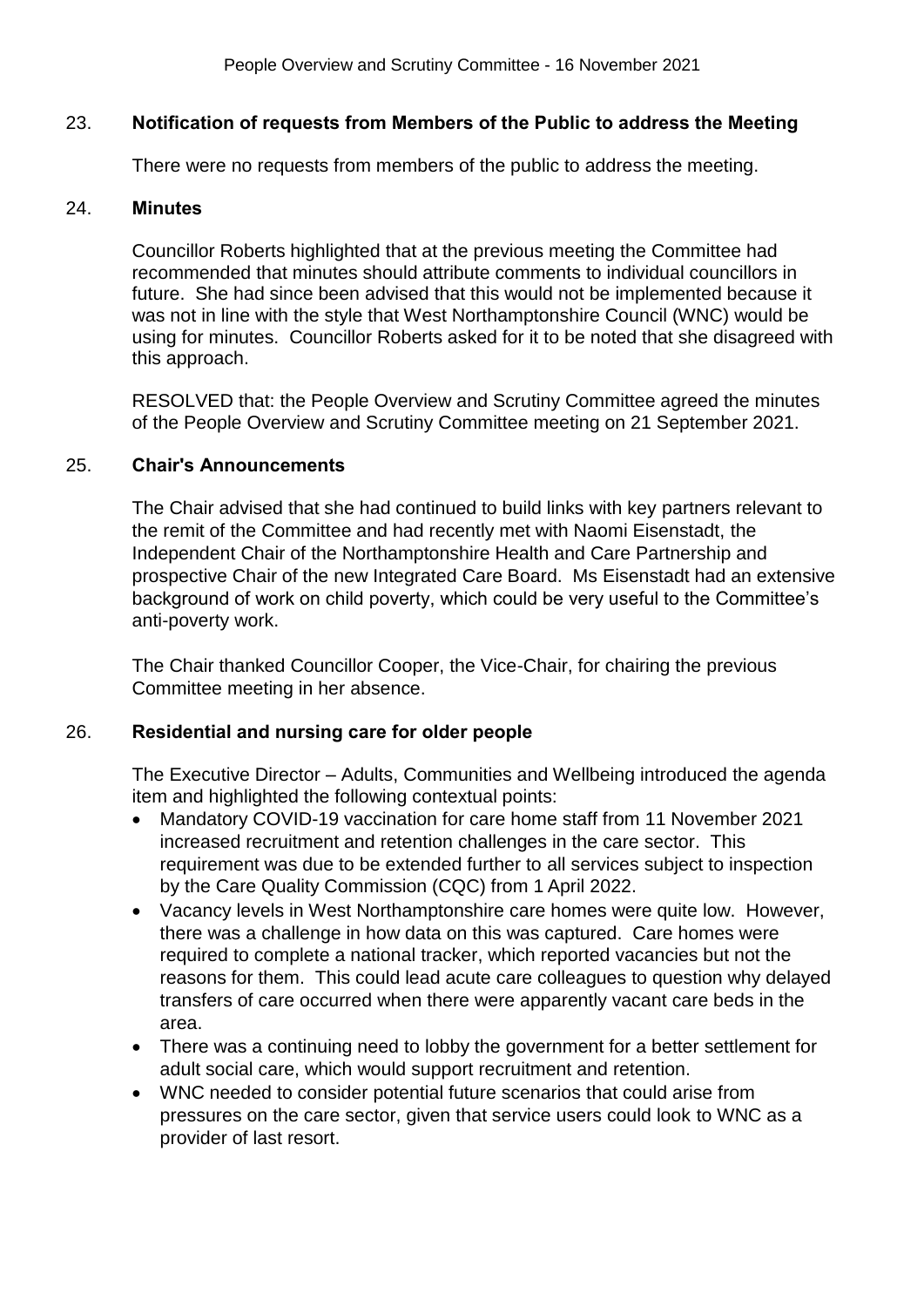The Assistant Director – Commissioning and Performance presented the report and gave an overview of current performance and trends relating to residential care provision in West Northamptonshire, highlighting the following points:

- The profile of performance ratings for care homes took into account that the CQC had not been able to carry out inspection visits during the pandemic and was now working on a risk-led basis.
- Comparisons of performance with neighboring authorities showed that WNC was not where it wanted to be but was broadly comparable with those authorities.
- WNC had terminated seven contracts with providers in 2019 and two in 2020, reflecting that fewer monitoring visits were possible during the pandemic. There had been five terminations so far in 2021. This was due both to the situation of care homes after the pandemic and an increase in WNC monitoring capacity.
- Approximately 60% of WNC's contracted providers had been subject to recent assurance visits. WNC was committed to reaching 100% by 31 March 2022. Additional resources had been employed to support providers and to sustain performance improvement.
- Four contracts had been terminated since July 2021 due to the quality of care. WNC aimed to work with providers to ensure effective care and did not take this decision lightly. However, the ultimate priority was to keep residents safe.
- There were 16 providers currently subject to improvement plans, who were receiving additional support.
- The current overall position regarding occupancy and declared vacancies in residential care homes for older people suggested that providers were declaring fewer unused beds or that some providers were ceasing to operate. Providers were reporting concerns about accepting placements that WNC needed to make, due to pressures on staffing.
- WNC had worked with care homes following the announcement of mandatory vaccinations to support them in meeting this requirement and to mitigate associated risks as far as possible. As of 1 November 2021, 96% of care home staff had received one vaccination dose, 92% had received both doses and 4% had not been vaccinated. There was a lag in data reporting. It was anticipated that an additional 4% of staff would go on to receive their second dose, but that a total of 143 staff would leave employment from the start of November 2021. This position was reviewed on a daily basis. WNC was working with care homes on options for providing extra support where necessary.
- For the future WNC was encouraging providers to join a new Dynamic Purchasing System (DPS) procurement framework. It needed to consider sustainable fee levels, including engaging with providers on this. It was also considering potential alternative options to residential care such as extra care and hybrid models.

The Executive Director – Adults, Communities and Wellbeing advised that a care home being rated as inadequate could ultimately result in the closure of the home and the need for WNC to relocate residents. However, pressures on staffing reduced the capacity to act in this way. The current position was manageable but a significant increase in the number of care homes rated as inadequate would represent a challenge. WNC would need to consider different responses involving sustaining providers whilst securing improved performance.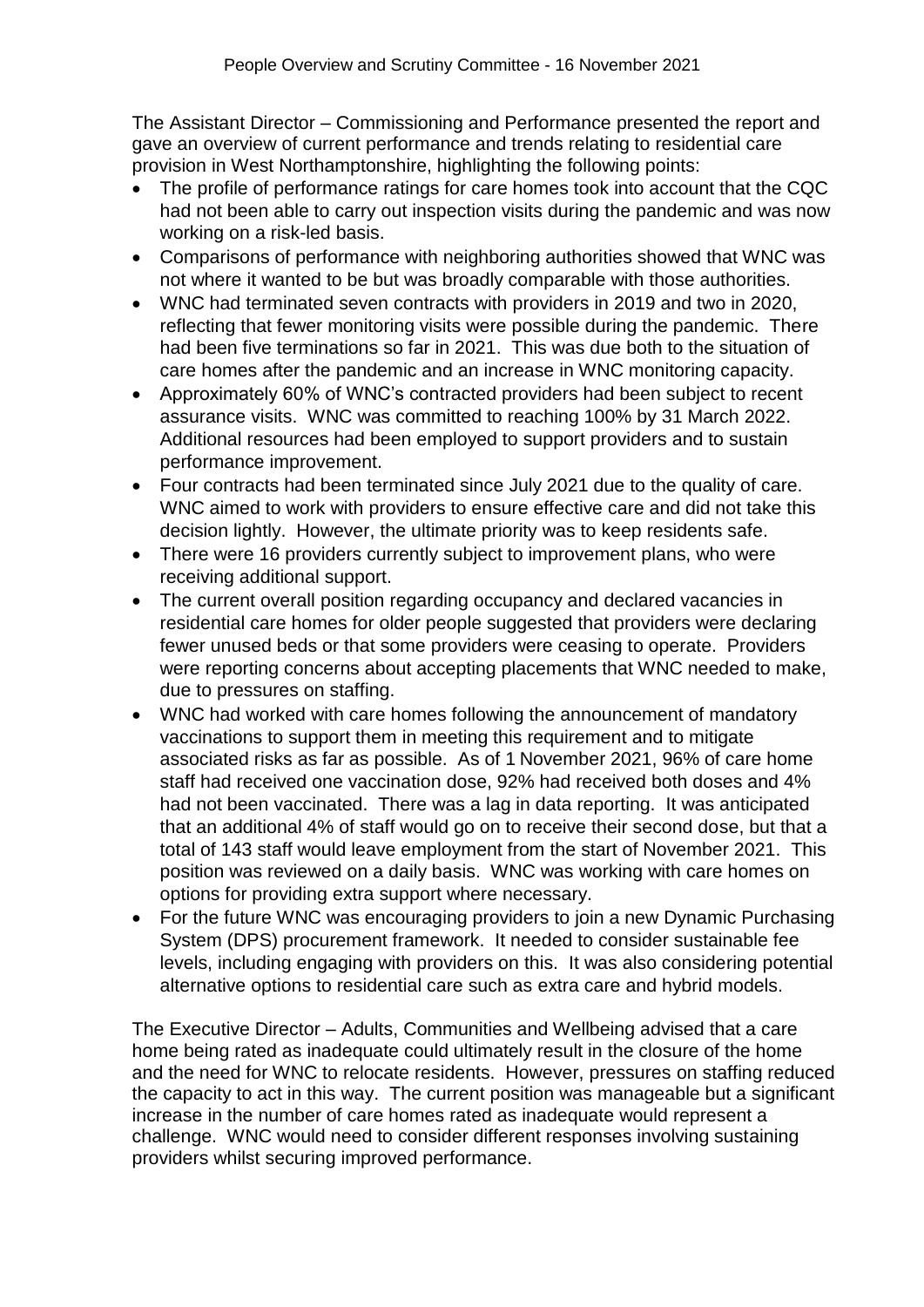The Committee considered the report and members raised the following points:

- How did WNC capture data on people waiting to go into a care home but not able to do so due to a lack of capacity?
- There were currently 16 providers subject to monitoring and five contracts had been terminated so far in 2021. How was this affecting the geographical spread of care homes and was it increasing the likelihood of people having to move from one part of West Northamptonshire to another to receive care?
- Concern was expressed regarding the increasing cost of care due to demand, both from a budget and an individual perspective. WNC should look at increasing the number of local authority owned care homes: it currently owned eight homes whereas Derbyshire County Council (DCC) owned 23. Doing this would reflect shortfall in private sector provision as well as increasing WNC's ability to shape new developments in the authority.
- Could comparison figures for care home contract terminations be provided for WNC and other neighboring authorities?
- How would assurance visits to care homes be put back on schedule if current visits were only due to be completed in March 2022?
- WNC needed to ensure that it was able to identify all care homes that were experiencing problems.
- If WNC terminated a contract with a care home this could affect the provider's ability to meet the needs of other clients not placed there by the local authority. How did WNC seek to manage this risk?
- There was a clear need to increase the earnings for care workers but this would in turn increase providers' operating costs. WNC needed to work out the best way of managing these competing factors.
- When a care home was rated inadequate was it an option for the facility to be taken into WNC's control?
- The Committee had previously requested an update on Disabled Facilities Grant (DFG) utilisation, which had not yet been received. This should be provided as soon as possible.

The Executive Director – Adults, Communities and Wellbeing and the Assistant Director – Commissioning and Performance made the following points in response:

- WNC operated a brokerage service that dealt with all care placements and would record when people were waiting for any form of care. WNC worked with providers to address issues affecting care provision but also had an escalation process that could include the use of other providers of assured quality. WNC would not leave an individual without necessary care, even if this resulted in the authority incurring additional costs.
- Care homes were mostly located in and around Northampton. Additional information regarding location could be provided to the Committee. Reductions in provision increased existing pressures on choice.
- DCC's in-house residential care gave it greater capacity to step in and respond to current pressures on overall provision. Until recently, the cost to local authorities of in-house provision had been too high compared to the independent sector. However, it was now more feasible for WNC to consider increasing in-house provision as an option for the future. This would support its role of intervening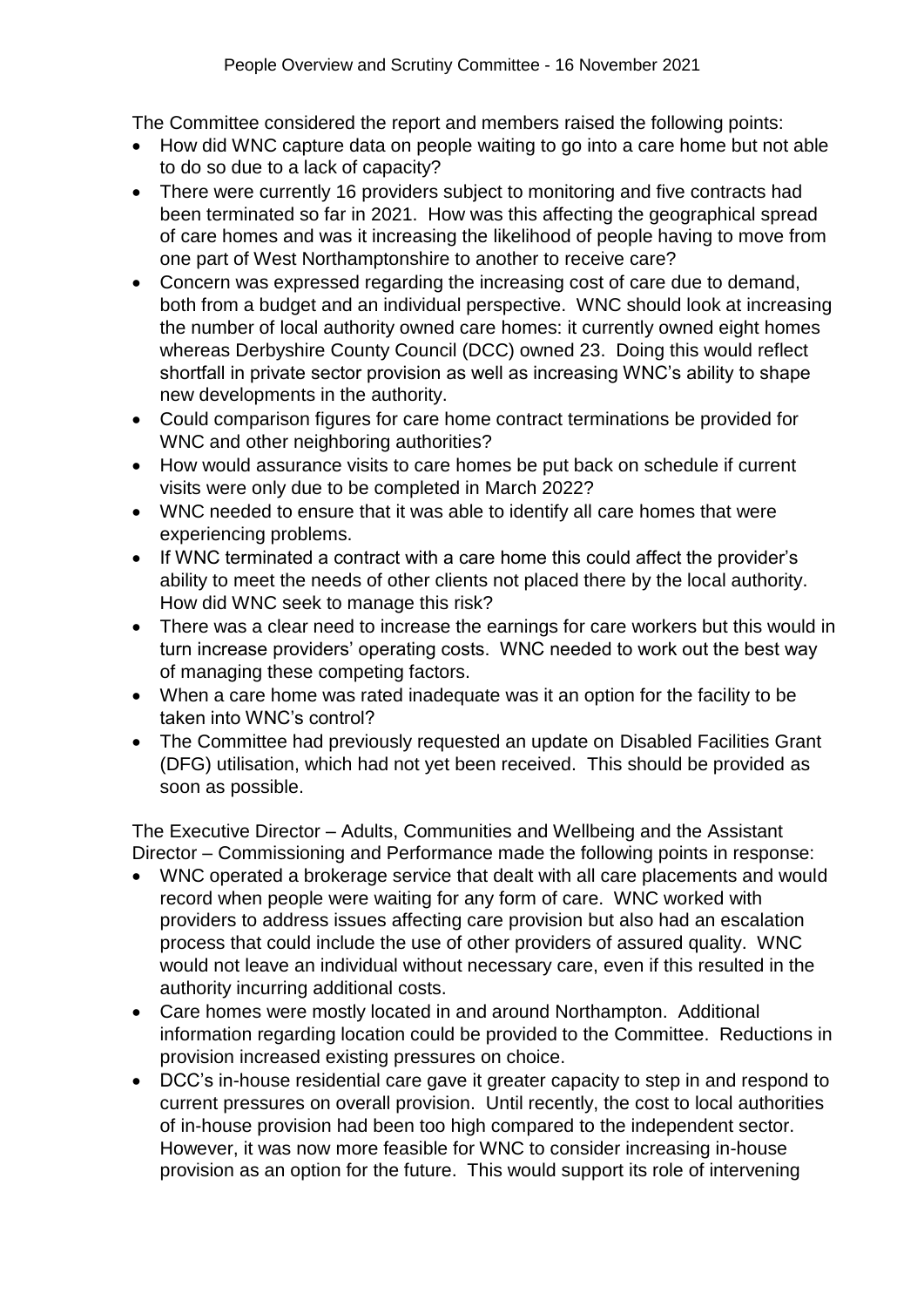when care was not meeting needs. It could also assist in dealing with issues such as the limited availability of independent domiciliary care in Daventry and South Northamptonshire.

- Additional resources would be used to support assurance visits to care homes until they were back on the normal schedule.
- Changes had been made to primary care contracts and as part of Integrated Care System development to improve day to day intelligence on care homes and collaborative working to support effective provision.
- WNC would work to support all residents of a care home if cancelling a contract affected the home's overall viability. WNC had a statutory duty of care to all service users in the area, regardless of the source of funding for their individual care packages.
- It was anticipated that WNC's future approach to residential care would bring in a contractual requirement for providers to pay staff at a set level. This would mean that higher funding provided by the authority would support staffing. However, the ability to take this approach was affected by the fact that the likely increase in the adult social care precept would not cover the cost of increasing care staff pay to the level of the National Living Wage and above. A 1% increase in Council Tax would raise £1.1m in West Northamptonshire: increasing care staff pay to £9.50 per hour would cost £5m and to £10.50 per hour in order to be competitive would cost much more. There was also a question about whether it was fair to increase Council Tax in this way to meet the cost of adult social care.
- A cost of care exercise was due to be done in December 2021 January 2022.
- It was only financially viable for WNC to take over a care home if it was a unit of at least 60 beds that was constructed in the last 20 years. Smaller and older or converted buildings were not ideal.
- Relevant Cabinet Members were due to be briefed on the current position and planned action regarding DFG utilisation. Further information could then be provided to the Committee.

The Committee considered potential resolutions on this matter, including the scope for it to recommend further action by WNC to make the case for a better funding settlement for adult social care. The Cabinet Member for Adult Care, Wellbeing and Health Integration advised that WNC was already highlighting this need and advised that he liaised regularly with Andrew Lewer MP, whose position on the Health and Social Care Select Committee gave WNC a good link into national discussion.

RESOLVED that: the People Overview and Scrutiny Committee:

- a) Agreed to write to the Leader of the Council and the Cabinet Member for Adult Care, Wellbeing and Health Integration supporting representations to the government concerning the need for adult social care to be funded at a level that recognises current pressures on services.
- b) Requested to be provided with a geographical breakdown of the care homes in West Northamptonshire subject to performance improvement plans or contract terminations in 2021/22.
- c) Requested to be provided with further information on the number of care home contract defaults and terminations in West Northamptonshire's neighbouring authorities.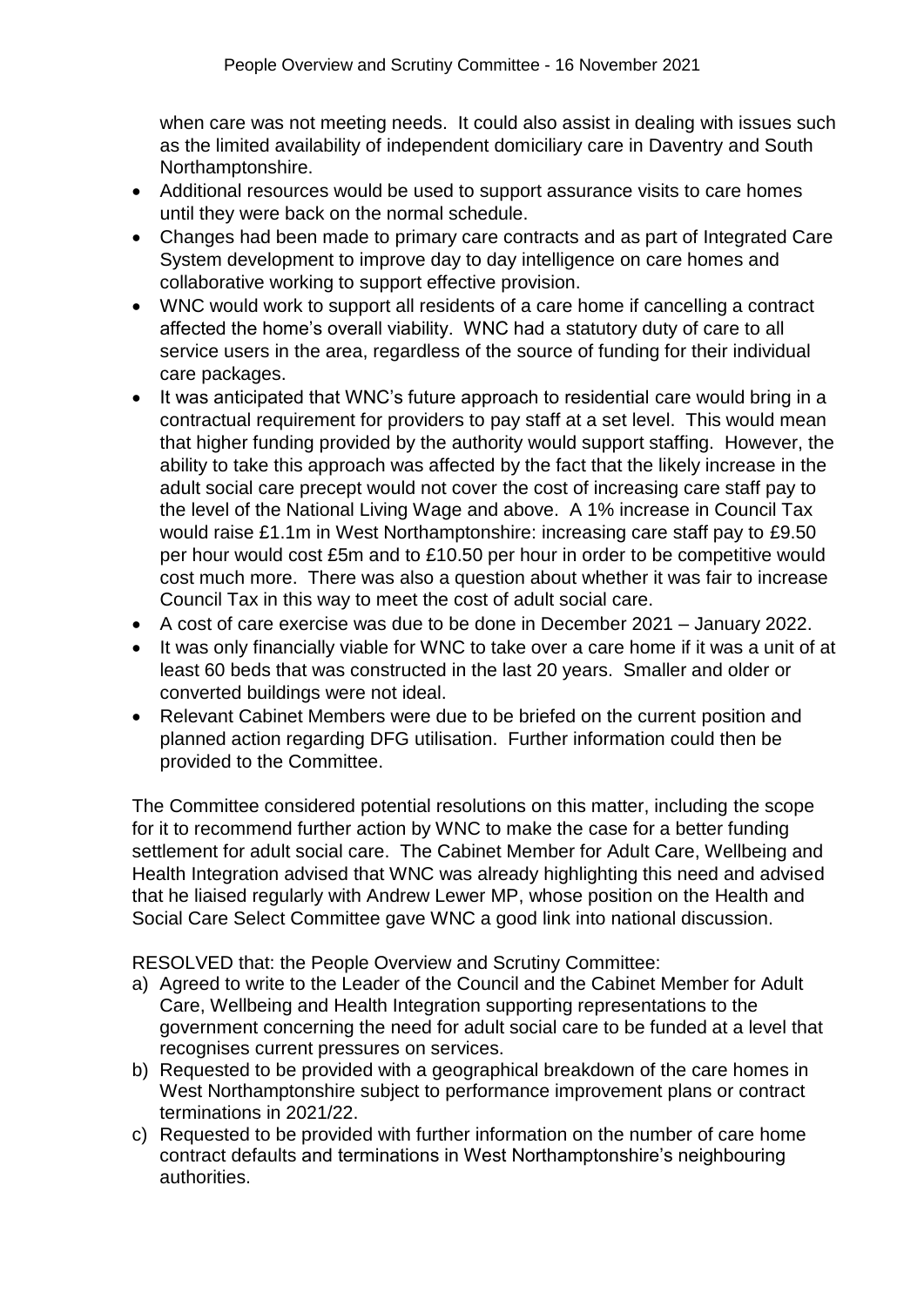d) Requested that the further information to be provided to the Committee on Disabled Facilities Grant utilisation be circulated to Committee members as soon as it is available.

## 27. **Adult Social Care Transformation**

The Assistant Director – Safeguarding and Wellbeing presented the report, which gave an overview of the aims, development and implementation of the Adult Social Care Target Operating Model (TOM). The TOM had been introduced and funded by Northamptonshire County Council (NCC). It had now been operating for 13 months and it was important to review that it was achieving its purpose. The Assistant Director highlighted the following points:

- The need to develop a new approach had been informed by feedback from service users that the previous service model was not clear to them, involved too many different contacts and not enough coordination between organisations providing services.
- Diagnostic work had made clear the proportion of time that practitioners were spending outside of contacts with service users and their families, which added to the need for a different approach.
- Newton Europe had provided expert support for the development of the new TOM. The fact that they were also now supporting the Integrated Care across Northamptonshire (iCAN) programme gave continuity.
- The design of the new TOM had been led by practitioners and had included work with Northamptonshire Healthwatch on service users' views.
- New care pathways had operated from 19 October 2020 using the footprint for the unitary authorities. Services were linked in to local communities, used the 'three conversations' approach and supported a more flexible, outcome-focussed response to service users' needs.
- The TOM was delivering clear benefits in terms of outcomes for service users. It was ahead of target on financial delivery in all areas, which was assisting WNC to manage current demand on services. The iCAN programme would further build on this progress.
- WNC would continue to develop its service offer using a place-based model to deliver positive outcomes for service users and staff and that left flexibility for partnership working. The next phase of development would focus on linking in to wider issues around housing and communities and the Integrated Care System.

The Committee considered the report and members raised the following points:

- It appeared that one of the challenges in getting appropriate care in a timely manner was the need for occupational therapy (OT) assessment. Could this be carried out in a different way?
- Where did the voluntary and community sector (VCS) fit into the model for care provision? Age UK had lost staff at Northampton General Hospital due to the termination of a previous NCC contract. There seemed to be a better position at Kettering General Hospital.
- How did WNC deal with the implications of people being discharged from hospitals in neighbouring areas into the authority?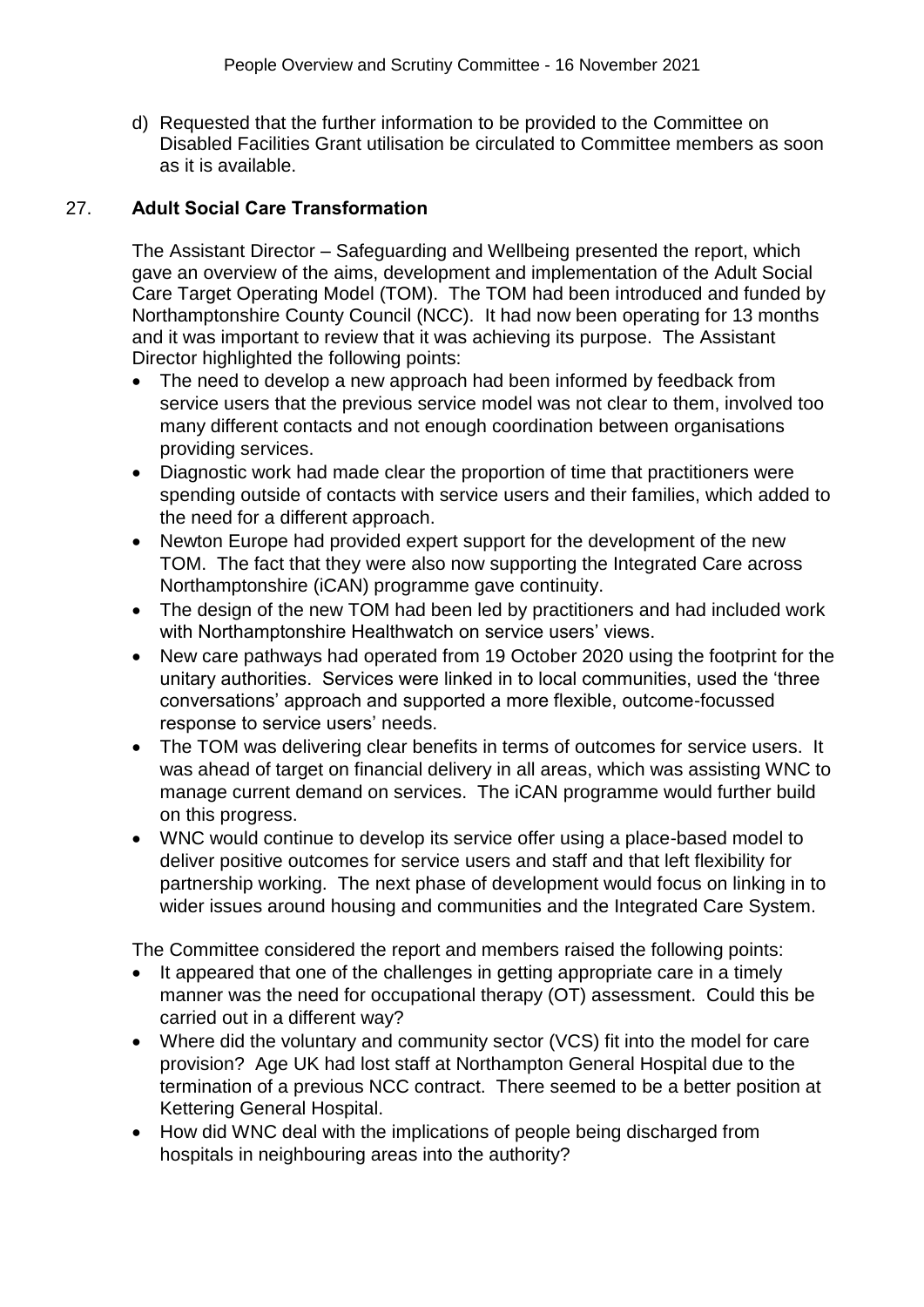- How could WNC ensure that support was in place before people reached the point of being unable to cope, particularly if this resulted in them feeling unable to engage with reablement support?
- The reported performance outcomes for the TOM pre- and post-vesting day did not align. It would be helpful to have further information that would enable a better comparison to be made.
- What risk to WNC would result if current service outcomes declined?
- What measures were in place to ensure that telehealth devices were working properly and that risks to service users were not increasing?
- How would the outcomes for an individual needing support now be different from a few years ago?

The Executive Director – Adults, Communities and Wellbeing and the Assistant Director – Safeguarding and Wellbeing responded as follows:

- Occupational therapists were aligned to all community teams and the reablement team. Other professionals could be used to carry out functions where appropriate. There were challenges relating to capacity: OT was challenging area for recruitment although WNC did relatively well. There were currently no OTrelated delays in community teams, although there were issues with DFG that would be reported separately.
- WNC had not been party to discussions about the previous contract with Age UK but a vibrant VCS was central to the approach that the authority was seeking to take. VCS collaboration with the acute trusts had helped to change their thinking about ways of supporting hospital avoidance and safe discharge. The VCS was also important for people who did not want formal support but help within the community, for example provision of allotments as part of social prescribing.
- WNC had different arrangements in place to engage with the various acute trusts that served West Northamptonshire. WNC tried to repatriate people to their local area to access reablement services but the relative scarcity of care provision in some areas such as rural south Northamptonshire could make this challenging.
- Providing timely support was more of a challenge in relation to disabled children and young adults than for older people. WNC sought to engage with service users and their families when they presented, whether they were new or returning. In the current situation with busy hospitals and pressures on external care different risk-based conversations were taking place. There was an emphasis on providing support in communities and working collaboratively with other groups that could contribute to this. As a general principle the earlier that WNC could engage with people the better.
- The ways of working put in place as part of the TOM were intended to be sustainable. There would be a risk if necessary community-based solutions were not available and bed-based solutions then had to be considered, which would have a greater impact on budgets. WNC used a serious of processes to identify if any negative trends were developing. A money management meeting was held each week to monitor the flow of people through services to understand how that translated to packages of care and to give early warning of any financial spikes. Performance was also monitored against indicators for numbers in care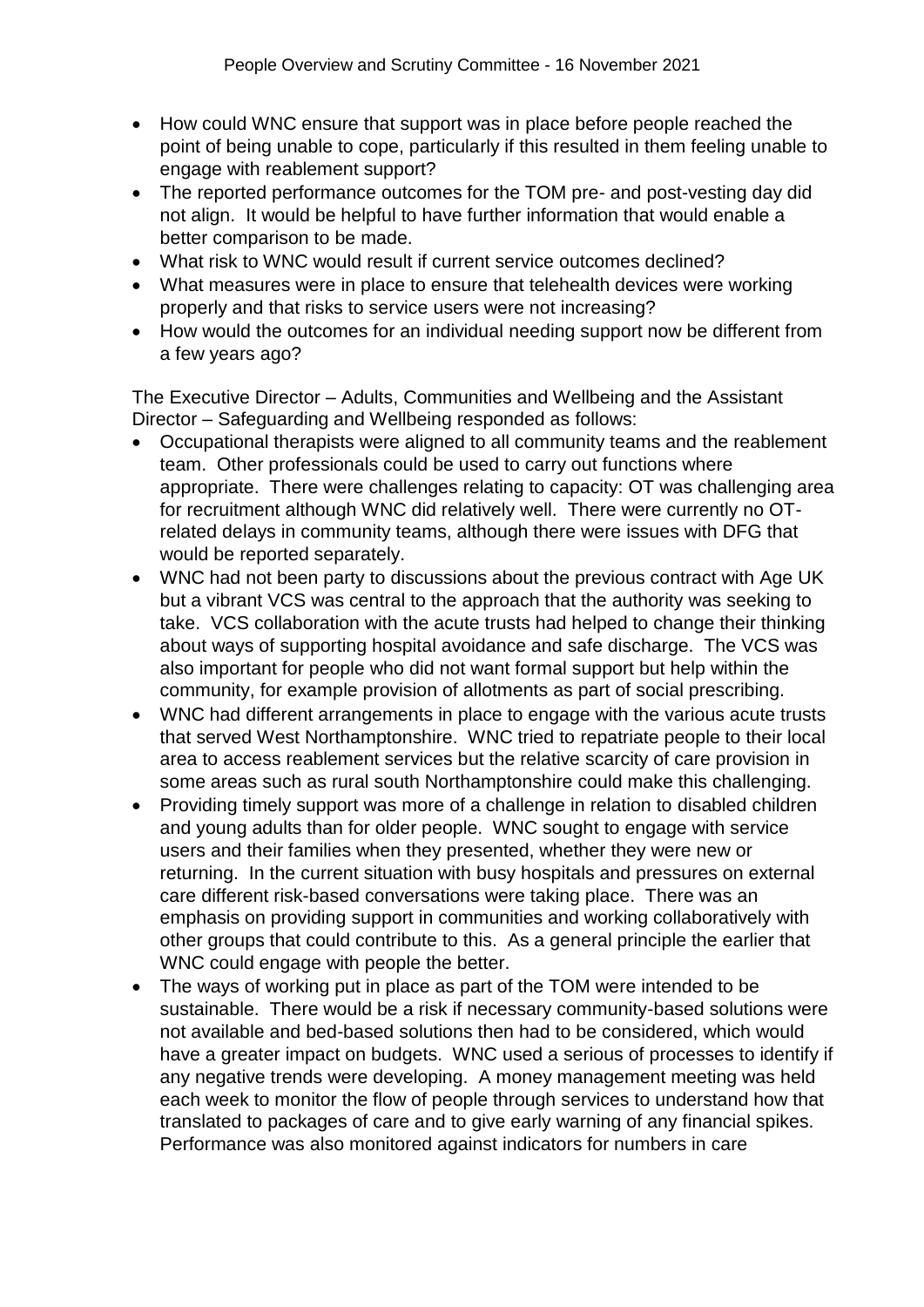placements and the average cost of placements. It was important to identify any issues early to put mitigations in place.

- Data on outcomes included in the report showed the full year effect across the whole county and was difficult to disaggregate. The data could be looked at again and WNC performance would become clearer over time.
- Assistive technology was used when agreed by the individual service user and it was assessed that it could be safely managed. It was subject to appropriate safeguards. It would be monitored by a WNC team of responders and as part of the annual review cycle. Individuals could use assistive technology as well as having a care package and their case worker would be able to identify any concerns that might arise. Exciting work around proactive monitoring was being implemented, which picked up early signs of risk.
- In terms of improvements in outcomes compared with services before implementation of the TOM, the focus now was on meeting the needs of the person rather than on process. Service users would now be on an annual review cycle. If contact with them identified an issue they would be put through to speak to an adult social care duty worker, who would determine the next steps needed to support them. If the individual was already receiving care this would trigger an early discussion at the third stage of the 'three conversations' approach about finding the most independent outcomes to resolve their issues.

The Cabinet Member for Adult Care, Wellbeing and Health Integration considered that the implementation of the TOM had been an excellent piece of work. He was proud of what had been achieved. Money had been saved and people's outcomes improved. The development of the TOM had put WNC in a better position than counterparts who had not taken the same approach.

Committee members commented that the TOM did seem to put WNC ahead of the national direction and to be delivering better outcomes for service users whilst also using resources more effectively. This was commendable work.

RESOLVED that: the People Overview and Scrutiny Committee:

- a) Recorded its thanks to staff involved in the successful implementation of the Adult Social Care Target Operating Model.
- b) Requested to be provided with aligned data for the outcomes produced by the Adult Social Care Target Operating Model in the periods before and after vesting day for the new Northamptonshire authorities.

[The meeting was adjourned briefly at this point.]

### 28. **Carried Motions on Notice - Predecessor Councils**

The Democratic Services Assistant Manager presented the report, which invited the Committee to comment on carried motions on notice from predecessor councils within its remit. This matter was being considered by each of the Overview and Scrutiny committees at meetings in November. This was intended to inform action by the Democracy and Standards Committee and Full Council in response to a motion agreed by Full Council on 15 July 2021.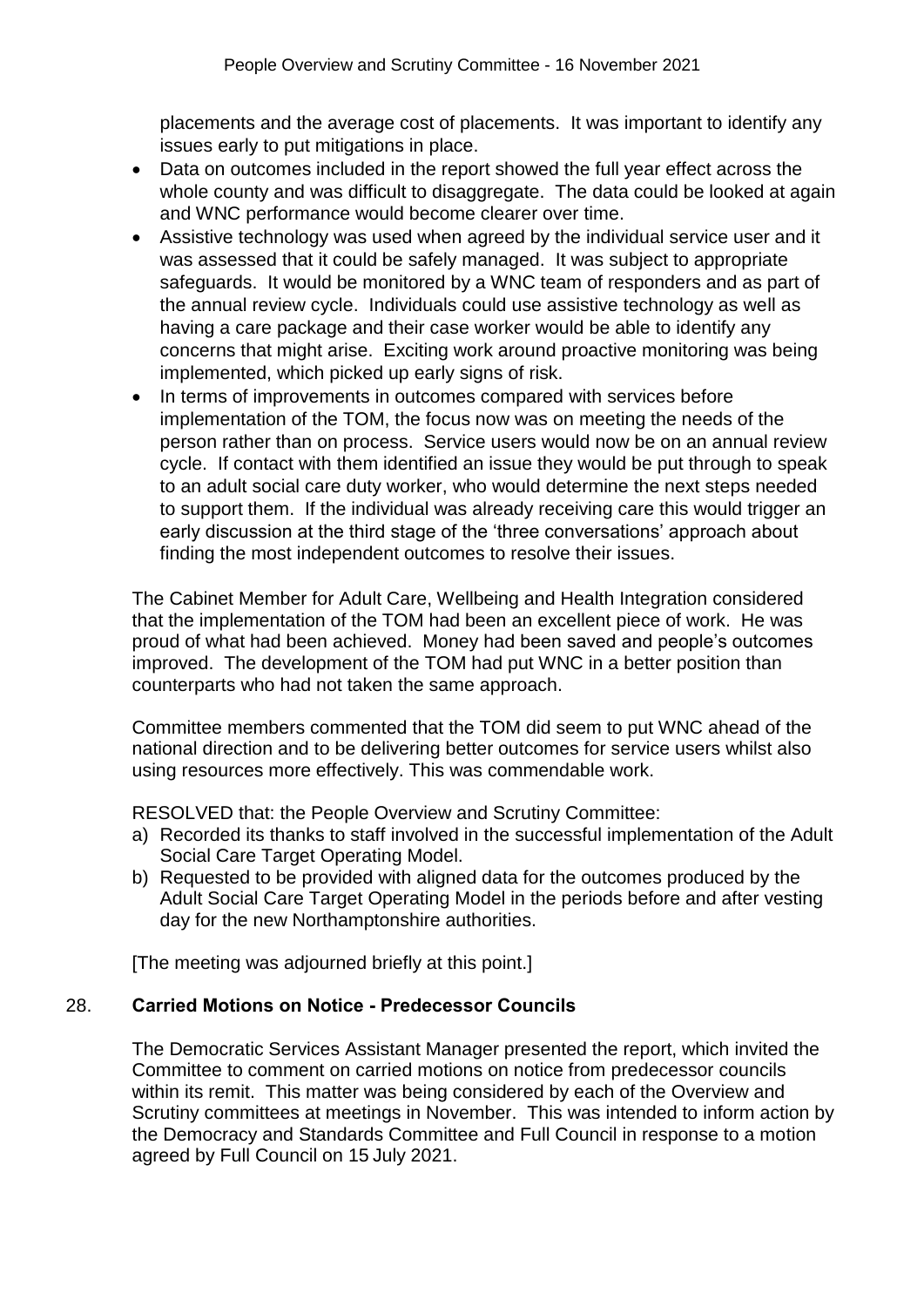The Committee considered the report. In response to questions from members the Committee was advised that the identification in the report of motions that could be treated as no longer required was not definitive. It was open to the Committee to consider whether issues raised by previous motions should be included in its work programme or to comment on motions that might be adopted again by the Council. However, when doing so, the Committee was asked to recognise that it might not serve a useful purpose for the Council to re-adopt an original motion that was now several years old even if the subject of the motion was still a live issue.

Committee members commented that it was not feasible for the Committee to consider in detail each of the previous motions within its remit to establish whether or not they had been adequately resolved. However, this work needed to be done by WNC to avoid losing previous motions that were still valid. It was felt that the Committee should comment to the Democracy and Standards Committee that previous motions should be considered for re-adoption by the Council unless it was clear that they were closed.

RESOLVED that: the People Overview and Scrutiny Committee:

- a) Agreed that no further action is necessary on those motions within its remit where it has been identified that the matter is already closed, as indicated by notes included in the report.
- b) Agreed that the Committee is not in a position to identify that other motions within its remit are closed and therefore recommended that these motions should be considered for re-adoption by Full Council.

## 29. **Scope for Task and Finish Scrutiny Panel - Child and adolescent mental health and the risk of self-harm**

The Chair advised that the task and finish scrutiny panel had met to agree the proposed scope for the scrutiny review, which was now presented to the Committee for approval.

The Chair invited members to raise any points concerning the proposed scope that they wished the Committee to consider.

RESOLVED that: the People Overview and Scrutiny Committee agreed the scope for the task and finish scrutiny panel on child and adolescent mental health and the risk of self-harm.

# 30. **Review of Committee Work Programme 2021/22**

The Democratic Services Assistant Manager introduced the report inviting the Committee to review and update its work programme for 2021/22 following the work programming event on 21 October 2021. The final work programme would be presented to the Coordinating Overview and Scrutiny Group for approval.

The Committee considered potential topic areas identified at previous meetings and at the work programming event. Members discussed the best way of scheduling forthcoming business to group together relevant items and to take account of the departure of the Director of Children's Services early in 2022.